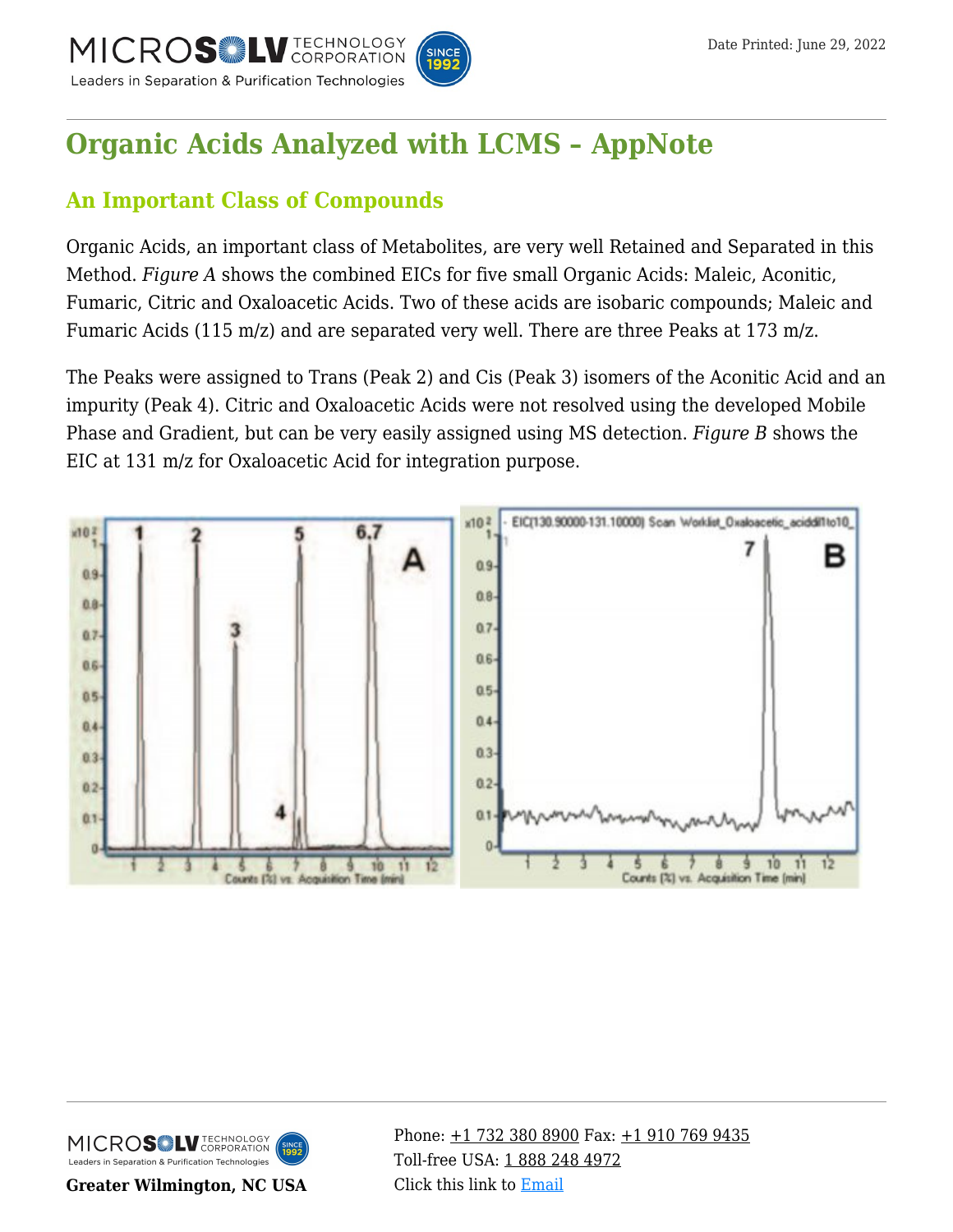







#### **Peaks:**

- 1. Maleic Acid, 115 m/z (M-H)-
- 2. Trans Aconitic Acid, 173 m/z (M-H)-
	- 3. Aconitic Acid, 173 m/z (M-H)-
		- 4. Impurity 173 m/z (M-H)-
	- 5. Fumaric Acid, 115 m/z ((M-H)-
		- 6. Citric Acid, 191 m/z (M-H)-
	- 7. Oxaloacetic Acid, 131 m/z (M-H)-

# **Method Conditions**

**Column:** Cogent Diamond Hydride™, 4μm, 100Å **Catalog No.:** [70000-15P-2](https://www.mtc-usa.com/product-details/id/4115801)

**Dimensions:** 2.1 x 150mm

### **Mobile Phase:**

—A: DI Water / 10mM Ammonium Formate

—B: 90% Acetonitrile / 10% DI Water / 10mM Ammonium Formate

### **Gradient:**

| %B |
|----|
| 90 |
| 70 |
| 70 |
| 30 |
|    |



**Greater Wilmington, NC USA**

Phone:  $\pm$ 1 732 380 8900 Fax:  $\pm$ 1 910 769 9435 Toll-free USA: [1 888 248 4972](#page--1-0) Click this link to [Email](https://www.mtc-usa.com/contact)